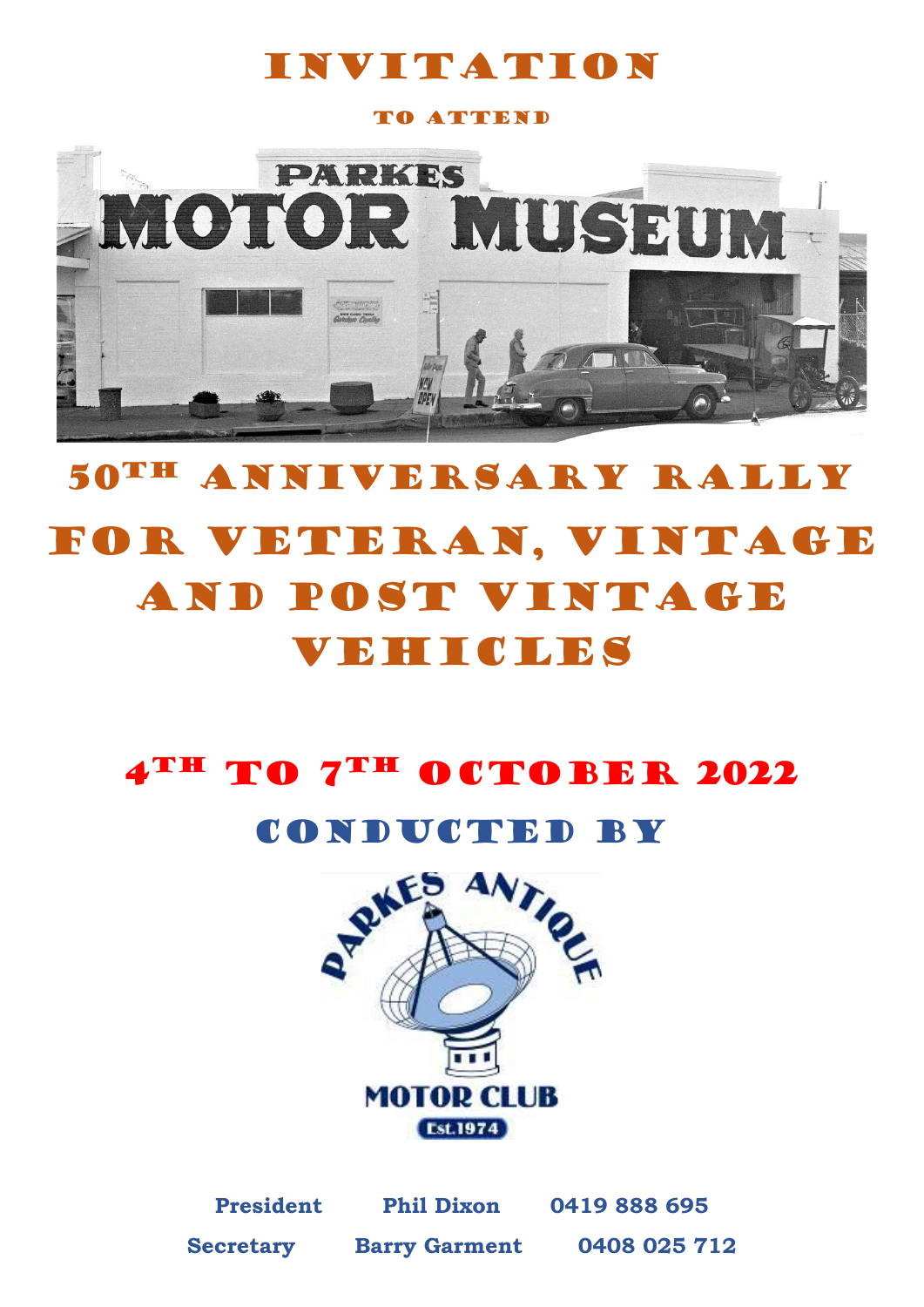#### *RALLY OUTLINE*

*RALLY HEADQUARTERS: PARKES RACECOURSE, EUGOWRA RD, PARKES NSW*

| <b>TUESDAY OCT 4th</b>               | From 9.00am | <b>REGISTRATION</b> |                            |              |  |  |
|--------------------------------------|-------------|---------------------|----------------------------|--------------|--|--|
|                                      | From 1.00pm |                     | <b>DISPLAY and JUDGING</b> |              |  |  |
| <b>WEDNESDAY OCT 5th From 9.00am</b> |             | <b>RALLY TOURS</b>  |                            |              |  |  |
|                                      |             |                     | <b>VETERANS</b>            | Approx 80km  |  |  |
|                                      |             |                     | <b>VINTAGE</b>             | Approx 140km |  |  |
|                                      |             |                     | POST VINTAGE Approx 250km  |              |  |  |

*(A hearty Morning Tea will be provided as part of each tour)*

| <b>THURSDAY OCT 6th</b> | From 9.00am   | <b>SELF GUIDED LOCAL TOURS</b>        |
|-------------------------|---------------|---------------------------------------|
|                         | From 6.30pm   | <b>RALLY DINNER and PRESENTATIONS</b> |
| <b>FRIDAY OCT 7th</b>   | From 7.30am   | <b>FAREWELL BREAKFAST</b>             |
|                         | <b>AWARDS</b> |                                       |

# *AWARDS*

| <b>VETERAN (Pre 1919):</b>  | <b>ROADSTER; TOURER, BIKE</b>                 |
|-----------------------------|-----------------------------------------------|
| <b>VINTAGE (1919-1930):</b> | <b>OPEN VEHICLE; CLOSED VEHICLE; BIKE</b>     |
| <b>POST VINTAGE *:</b>      | <b>OPEN CAR; CLOSED CAR; COMMERCIAL; BIKE</b> |
|                             | <b>PRE '50 VEHICLE OF THE RALLY</b>           |

*(\*For the purposes of this Rally are models launched between 1931 and December 1950) Note; Post 1950 Vehicles may take part in the Rally but as Hors Concours only.*

- *Parkes has Motel/Hotel/B&B Accommodation of approximately 1100 beds.*
- *Caravan Parks provide approximately 120 powered sites.*
- *Parkes 44th Annual Motorcycle Rally will be held between October 1st and 3rd; ie immediately prior to the pre 1950 (Veteran, Vintage, and Post Vintage) Rally.*
- *Entrants in the Motorcycle Rally are encouraged to enter the Pre 1950 Rally*
- *Forbes Annual Motor Show will be held on Sunday October 2nd .*
- *Ample parking for Tow Vehicles and Trailers will be available at Parkes Racecourse, which is approximately 3km from Parkes CBD.*
- *Opportunities are available to visit Historic Aircraft Museum; Parkes Motor Museum; Henry Parkes Museum; Parkes Radio Telescope; McFeeters Motor Museum; Lachlan Sculptures; Eugowra Murals; Peak Hill Open Cut Experience.*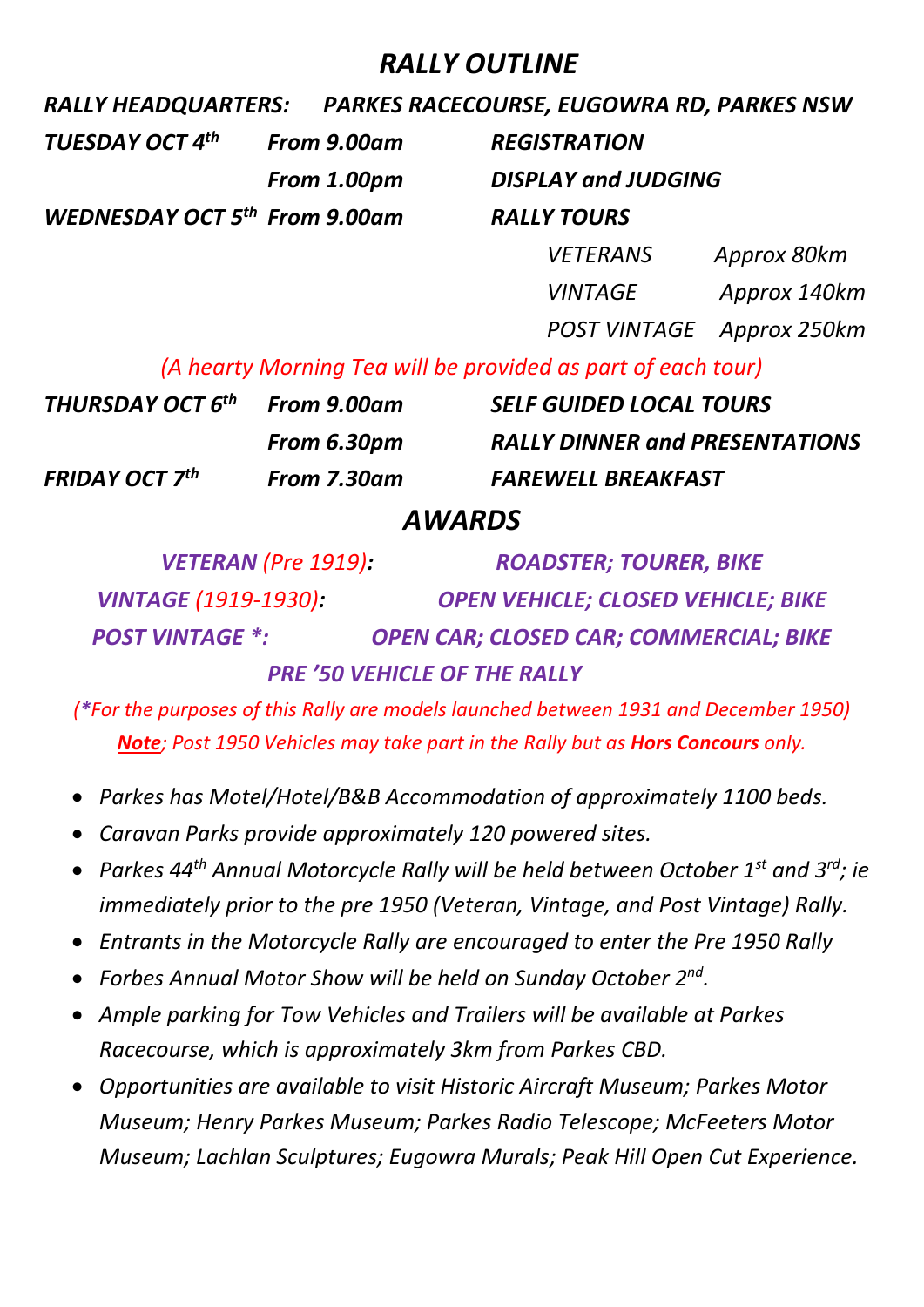## *ENTRY FORM*

|                                     | <b>ENTRY FORM</b>                                                                                                                                                                                                                                                                                                                                                                                                                           |                                        |           |         |              |
|-------------------------------------|---------------------------------------------------------------------------------------------------------------------------------------------------------------------------------------------------------------------------------------------------------------------------------------------------------------------------------------------------------------------------------------------------------------------------------------------|----------------------------------------|-----------|---------|--------------|
|                                     |                                                                                                                                                                                                                                                                                                                                                                                                                                             |                                        |           |         |              |
| <b>PASSENGER 1</b>                  |                                                                                                                                                                                                                                                                                                                                                                                                                                             |                                        |           |         |              |
|                                     |                                                                                                                                                                                                                                                                                                                                                                                                                                             |                                        |           |         |              |
|                                     |                                                                                                                                                                                                                                                                                                                                                                                                                                             |                                        |           |         |              |
|                                     |                                                                                                                                                                                                                                                                                                                                                                                                                                             |                                        |           |         |              |
|                                     |                                                                                                                                                                                                                                                                                                                                                                                                                                             |                                        |           |         |              |
|                                     |                                                                                                                                                                                                                                                                                                                                                                                                                                             |                                        |           |         |              |
|                                     |                                                                                                                                                                                                                                                                                                                                                                                                                                             |                                        |           |         |              |
|                                     | <b>ACTIVITY</b>                                                                                                                                                                                                                                                                                                                                                                                                                             |                                        | <b>No</b> | Rate    | <b>TOTAL</b> |
| <b>Rally Entry</b>                  |                                                                                                                                                                                                                                                                                                                                                                                                                                             |                                        |           |         | \$65.00      |
| <b>Presentation Dinner</b>          |                                                                                                                                                                                                                                                                                                                                                                                                                                             |                                        |           | \$45.00 |              |
|                                     | Farewell Breakfast (No charge, Numbers for catering only)                                                                                                                                                                                                                                                                                                                                                                                   |                                        |           |         |              |
|                                     | <b>TOTAL</b>                                                                                                                                                                                                                                                                                                                                                                                                                                |                                        |           |         |              |
| <b>Special Dietary requirements</b> |                                                                                                                                                                                                                                                                                                                                                                                                                                             |                                        |           |         |              |
|                                     | <b>CLOSING DATE FOR ENTRIES:</b>                                                                                                                                                                                                                                                                                                                                                                                                            | Monday 19 <sup>th</sup> September 2022 |           |         |              |
| <b>Or Surface Mail to:</b>          | <b>Email to:</b> parkesantiquemotorclub@gmail.com<br>Direct deposit to: Parkes Antique Motor Club CBA Parkes BSB 062 588 A/c 0080 0349.<br>Note the deposit with VVPV, initial and name, eg "VVPV A Brown".<br>PO Box 476 Parkes NSW 2870 Cheques payable to "PAMC"                                                                                                                                                                         |                                        |           |         |              |
|                                     | Entries will be acknowledged by Email; Receipts will be placed in Entrant's Rally Bag                                                                                                                                                                                                                                                                                                                                                       |                                        |           |         |              |
| their own risk.                     | We the undersigned hereby agree to and accept the following conditions of entry:<br>All entrants, participants and vehicles participate in the above-named event and associated activities solely at<br>The Parkes Antique Motor Club Inc. its members, organisers, agents and/or sponsors of the above-named<br>event accept no liability for any loss or damage, or injury suffered to or by any vehicle, entrants, owners,               |                                        |           |         |              |
| activities.                         | drivers, passengers or any third party by any means, act, or omission or through any circumstances.<br>The entrant/s and/or driver/s herby indemnify and save harmless the Parkes Antique Motor Club Inc., from all<br>suits, actions, claims, proceedings, or demand for damages or loss howsoever arising out of the vehicles,<br>entrants, drivers, passengers, or any third party participating in the above-named event and associated |                                        |           |         |              |
| Signed                              |                                                                                                                                                                                                                                                                                                                                                                                                                                             | Date                                   |           |         |              |